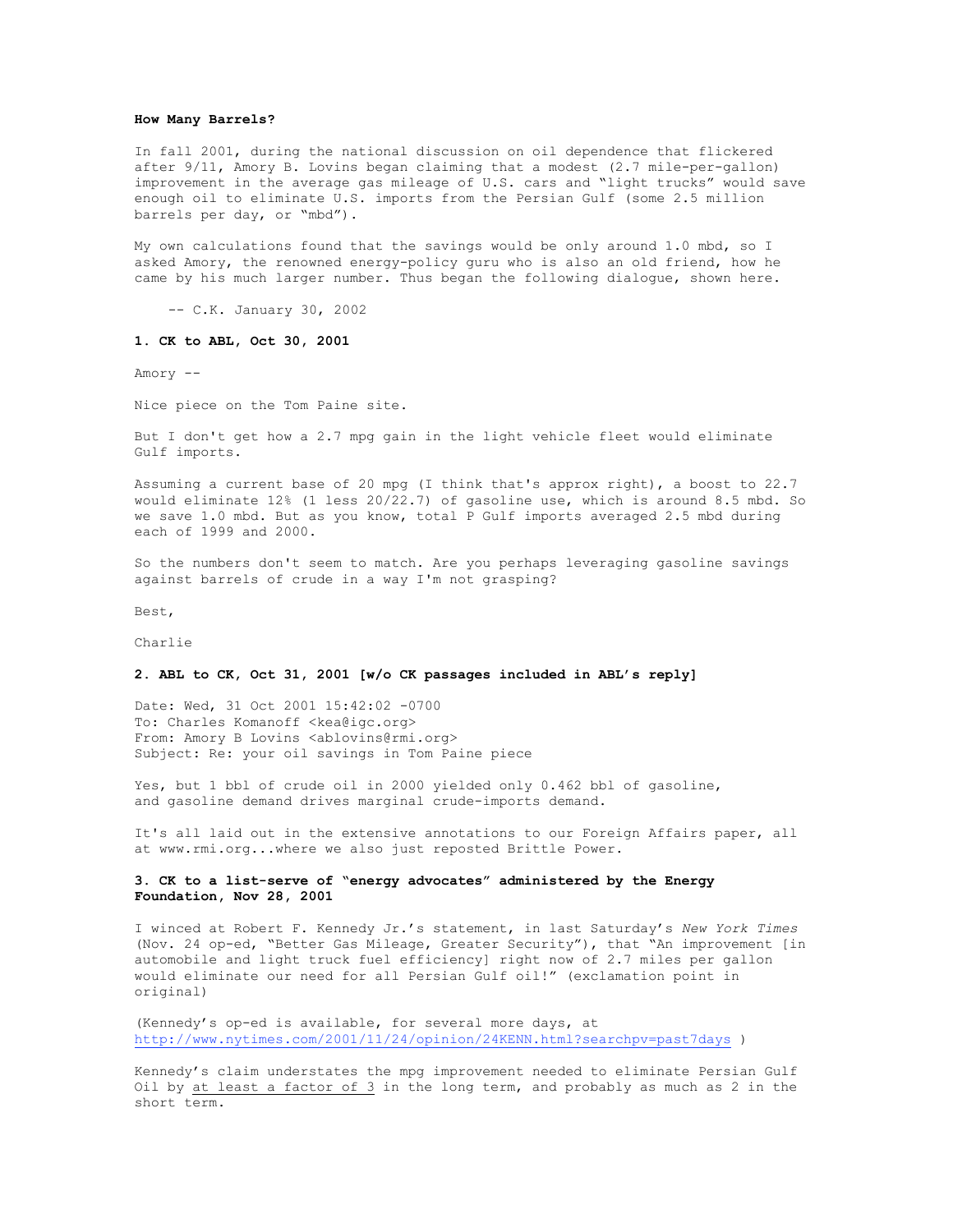Kennedy relied on a calculation by Amory Lovins. But this calculation rests on a fallacy: it credits each barrel of gasoline saved with saving more than 2 barrels of crude.

Yes, it's true that, on average, between 2.1 and 2.2 barrels of crude must be refined to make each barrel of gasoline. But in the long term — which is the time frame required for substantial mpg improvements — the ratio of crude in to gasoline out isn't fixed.

Refiners would adjust to lower gasoline demand by adjusting and, if necessary, re-engineering to a different output mix. These engineering changes could probably stay ahead of the market penetration curve of higher mpg vehicles, and at worst would trail it by very little. So each reduction in gasoline demand of one barrel would lead to little more than one barrel of crude's staying in the ground, invalidating the claim that a mere 2.7 mpg boost in efficiency would equal U.S. imports from the Gulf.

Even in the short term, refiners have considerable leeway to change their product yield by altering their runs and/or by switching from high- to low-gasoline-yield crude oil. Accordingly, even "overnight" reductions in gasoline demand would translate into far smaller crude savings than Amory calculated and Kennedy implicitly assumed.

As I show below, based on 2001 oil consumption and import data, it would take as much as a 9.2 mpg increase in U.S. cars and light trucks to eliminate oil use equivalent to Gulf imports. (Based on 2000 data, the needed increase is as much as 8.4 mpg.) While smaller increases would suffice in the short term, they would be far higher than the 2.7 mpg figure claimed.

Why should we care?

Obviously, it's important that we correctly state (and never overstate) our case.

But even more important: after Sept. 11, it's time to move far beyond the environmental orthodoxy that's stuck on petty technical fixes (however desirable) and dares not mention higher gas taxes or "behavioral change."

The calculations here show that whether we like it or not, when it comes to wringing oil savings from the transportation sector, tech fixes alone won't get us where we need to be — at least not for a very long time. It's time for serious environmentalists to go back to our roots, and talk to our fellow citizens about ways to live good lives without continuing to drive all these miles.

Since Sept. 11, I've seen plenty of reason, in scores of personal conversations, and in op-eds, letters to the editor, even editorials, to believe that many people are far out in front of our "leadership" — not just elected officials but environmental leaders — in demanding to be detoxed off the oil spike; they are perfectly willing to contemplate higher gas taxes and reduced driving to do it.

Just look in yesterday's (Nov. 27) *Times*: all four letters commenting on Kennedy's op-ed say that his call for higher CAFÉ standards didn't go far enough! (The letter-writers demand, respectively: higher gas taxes, public transit and other non-car alternatives, targeting corporate energy pushers, and full-cost pricing of energy.)

Before we environmentalists painted ourselves into the efficiency corner, no one was more eloquent and insightful than Amory. In *Soft Energy Paths* and a hundred other beautiful broadsides, he insisted on examining the purposes of using energy (along with ways to use it more efficiently). C'mon ABL and RFK and the rest of you — let's bust the environmental movement out of this timorous, self-defeating "efficiency" box and engage Americans in a deeper, richer, more effective discussion about changing how we live.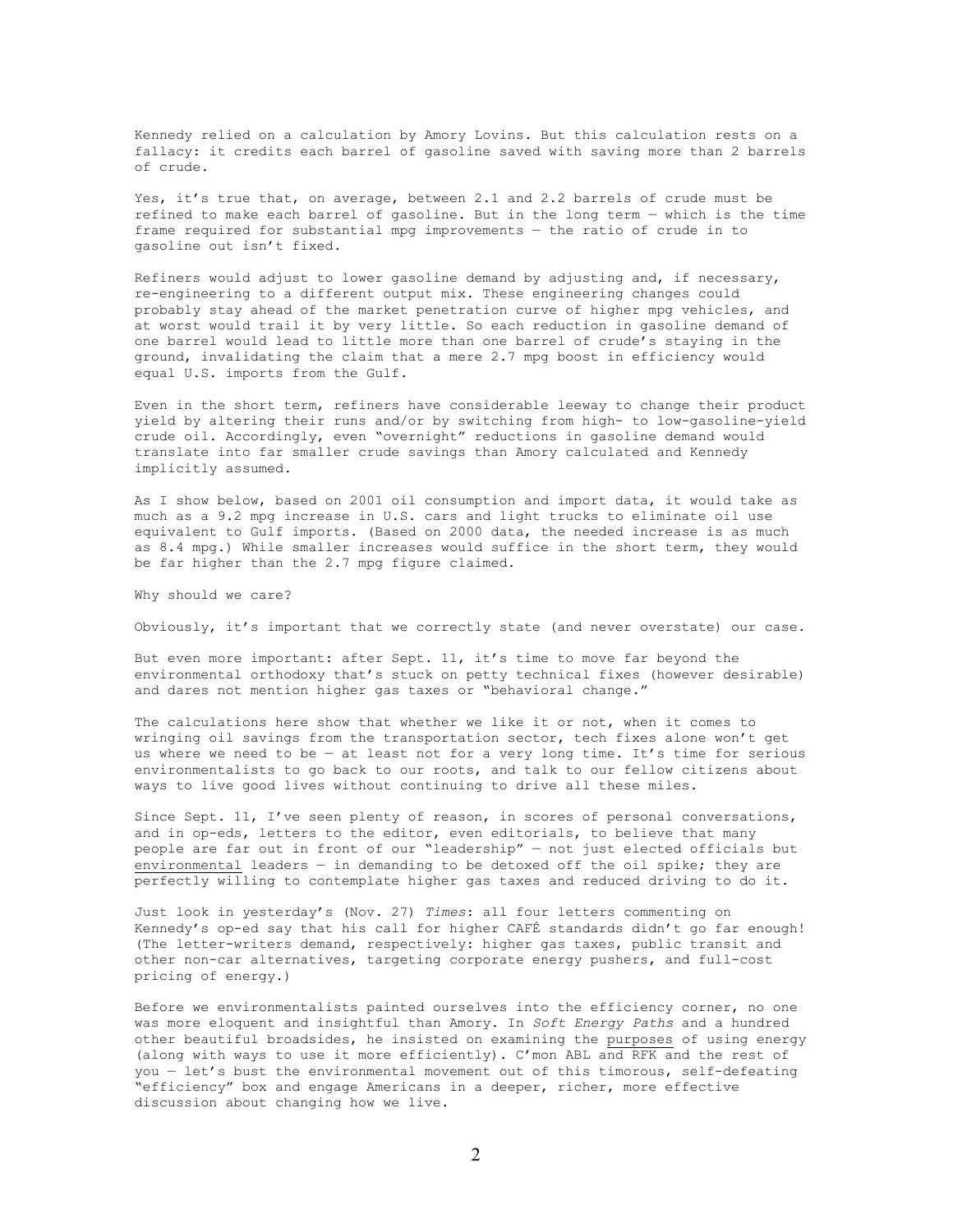#### [a half-dozen graf's removed for length]

How far wrong is the claim in RFK's op-ed piece? If we go out far enough (the proper time horizon for mpg savings, particularly through stronger CAFÉ standards, is a goodly number of years), where gasoline and crude savings are in or close to a 1-to-1 relationship, we find that eliminating petroleum use equal to Persian Gulf imports via mpg savings alone requires boosting average car and light truck mileage from an assumed baseline of 20 mpg, to as much as 29.2 mpg (using 2001 data).

Using 2000 data, of 2.5 mbd of Gulf imports and 8.47 mbd of U.S. gasoline consumption, the mpg average necessary to save the equivalent of Gulf imports is as high as 28.4 mpg.

(The equation is: oil displaced =  $(1 - 20/mpq)$  x baseline gasoline consumption, assuming a current mpg average of 20. The "mpg" in the parentheses is the higher necessary mileage level.)

Thus, the range of improvements required, as high as 8.4 to 9.2 mpg, is more than triple the 2.7 mpg claimed by Kennedy. (If this seems excessive, bear in mind that each increment in mpg translates to a smaller percentage gain in efficiency and, therefore, smaller saving in gasoline.)

— Charlie

# **4. ABL to CK, Nov 28, 2001**

Date: Wed, 28 Nov 2001 10:00:33 -0500 To: Charles Komanoff <kea@igc.org> From: Amory B Lovins <ablovins@rmi.org> Subject: Re: we're overstating oil savings from mpg gains (long) Cc: tfeiler@keystone.rmi.org

With all due respect, Charlie, I don't think this is correct for modest mpg gains, where I believe light product demand will continue to drive marginal imports. It's hard for refiners, already tilted far toward the light side of the barrel after huge investments in extra hydrogenation etc, to idle that investment by switching their product slate very far back toward middle distillates. I also disagree that gaining 2.7 mpg on the light-vehicle fleet takes a long time: when we were last paying attention, we used to do this every  $\langle 3 \, y. \rangle$ 

However, since there is certainly some level of gasoline demand reduction and some equilibration period over which the actual crude demand will move from my toward your number, our annotated Foreign Affairs article states this qualification in some detail. (I also repeated it to Bobby every time I told him the numbers.) An energy-security factsheet I'm updating shows the numbers both ways, so users can pick whichever convention they wish.

When I have more time, I'll go through your numbers in the appendix below -there are probably some quibbles. But before dashing off to all-day mtgs, I wanted at least to get the basics straight.

And of course I welcome lifestyle change, but don't find it either morally or tactically useful to mix it with technical change. And I happen to think that accelerated-scrappage feebates will be far more likely to happen, and more effective, than higher gasoline taxes or CAFE stds. -- ABL

# **5. CK to list-serve and ABL, Dec. 3, 2001 Subject Line: saving oil: nukes then, mpg now?**

The last time America's oil addiction was a national-security issue, in the 1970s, the nuclear power industry claimed that U.S. reactors were saving vast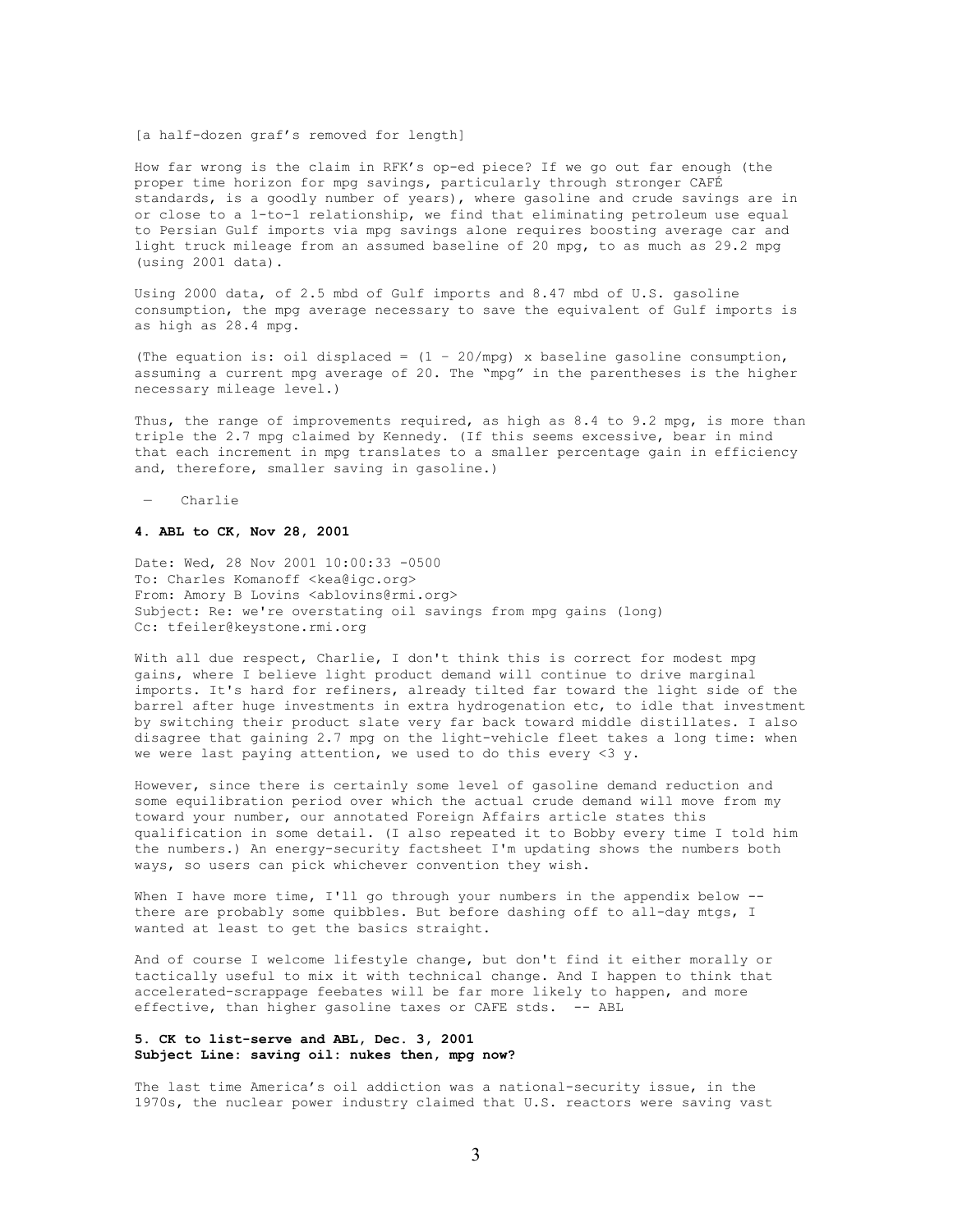amounts of imported petroleum. That claim was politically potent, and so the more numerate among us in the antinuclear movement — the pocket-calculator brigade, you could call us — expended considerable effort analyzing it. We identified the key misrepresentations, such as overstating reactor capacity factors and assuming that all electricity was oil-generated at the margin, and showed — surprise! that the pro-nukers were overstating nuclear power's actual oil savings by a factor of two or three. Our rebuttals not only helped stop the stampede to weaken reactor safety and licensing standards, but also bolstered the antinuclear movement's credibility with public officials, journalists and the public.

Now, in what feels like a very strange sequel, I find myself at odds with several list members on the matter of whether environmentalists such as NRDC's Robert F. Kennedy Jr. are right to claim that a mere 2.7 mpg gain in gas mileage would equate to all U.S. oil imports from the Persian Gulf. Though half-a-dozen folks have written to me praising my conclusion, posted here on Nov. 28, that Kennedy understated the necessary gain in gas mileage by a factor of three, NRDC hasn't retracted Kennedy's claim and no one here has called on them to do so. Amory Lovins, who originated the claim, says "[both] our analyses are valid" and suggests bringing the matter before oil industry experts. Marty Kushler says in effect that my point has been made and it's time to shut up and fall in line with environmentalist orthodoxy . . . whatever it may be, and however formed.

Well, friends, neither of these replies will do. There's a technical issue, of some importance, and there's also a political issue.

Here's the technical issue: Does a one-barrel reduction in gasoline demand lead to a reduction in crude-oil extraction of one barrel (my position), or two-plus barrels (Amory's and RFK's position)? My main points, supported in a detailed argument here on Nov. 28, were that (i) refiners seek to respond to drops in gasoline demand by reducing output of gasoline only, so they may continue supplying other petroleum products, and (ii) they have considerable leeway to change their product yield do so, by altering their runs and/or by switching from high- to low-gasoline-yield crude oil.

Amory replied that "gasoline demand drives marginal crude-imports demand." This statement may well be true, but it's too unspecific to be useful; the question is, what is the multiplier between the two? Amory implicitly assumes that the multiplier is fixed at the present ratio between oil extracted and gasoline refined. But it is nonsensical to say, as Amory's position requires, that refiners would respond to lower gasoline demand by curbing production of heating oil and jet fuel and all other petroleum products in lock-step with gasoline.

It's not prudent to base our strategy on an unsupported and indeed unexamined assumption; nor, as Ned Ford noted here over the weekend, is it wise to open ourselves to the same sort of criticism that we rightly direct at the Bush Administration and the energy corporations for exaggerating the benefits of supply-side measures such as drilling in ANWR. Amory needs to provide a substantive argument that at the margin under consideration here (a several-mpg gain in average U.S. automobile gas mileage), each barrel of gasoline saved would translate to two-plus barrels of crude oil left in the ground.

This is a very strong assertion; it is by no means the null hypothesis. I would arque, in fact, that the view I've advanced  $-$  that a reduction in demand of X barrels for one petroleum product implies little or no more than an X barrel reduction in crude demand — has a much better claim to be considered the null hypothesis than Amory's axiom of refiner rigidity.

The political issue is essentially this: why is our community so invested in mpg incrementalism that it's become acceptable to exaggerate mileage gains' true effectiveness several-fold? I'll hold my fire on this point for another time. Suffice it to say that one of the things that attracted me to the environmental movement in the 1970s was its unyielding commitment to accurate representation of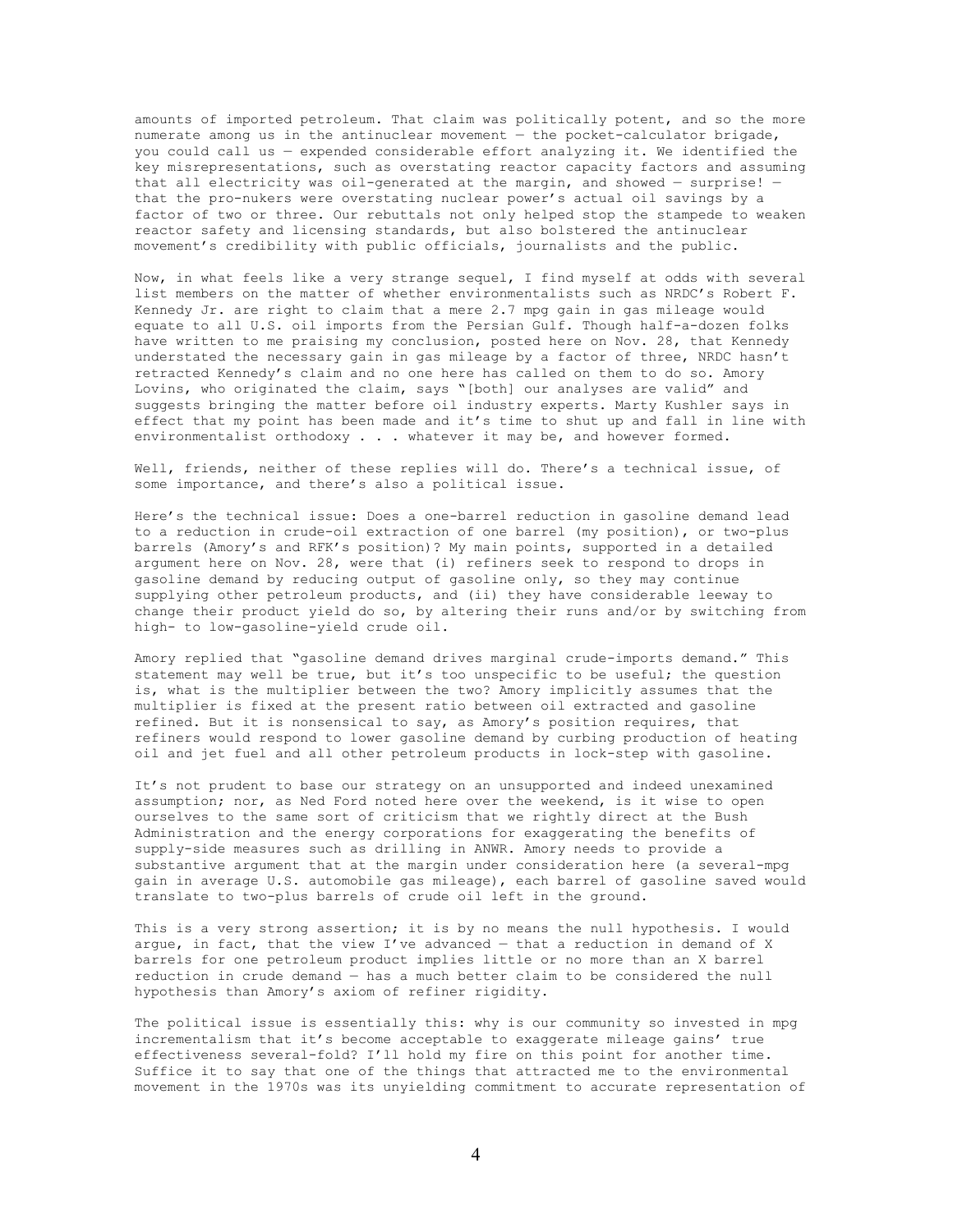the underlying facts. I believed in that commitment then, and I'm not about to start walking away from it now.

#### **6. ABL to CK, Dec. 26, 2001**

Date: Wed, 26 Dec 2001 15:59:04 -0500 To: kea@igc.org, Mgkushler@aol.com, tfeiler@keystone.rmi.org From: Amory B Lovins <ablovins@rmi.org> Subject: relationship between reduced gasoline use and reduced crude-oil imports Cc: mpostman@law.pace.edu, phred@well.com

I've just come up for air for just long enough to revisit this question. Since Charlie raised it so widely on and after 31 October, I've discussed it in depth with an additional refinery and oil-industry-strategy expert. This confirmed my understanding that the way the industry *actually* works effectively decouples the several layers of decisions that should logically link changes in gasoline demand (and its refinery out) to changes in crude runs (inputs to refineries). The linkages are extremely complex and, from an economic perspective, often illogical. Hence, as I'd thought, it is not analytically possible to derive from first principles the ratio of reduced crude oil demand to reduced gasoline demand.

However, it did seem worth exploring what the *empirical* data might show. I therefore dug into EIA's Annual Energy Review 2000. To look for the most useful evidence, I looked solely at the difference between 1978 and 1982. In 1978 (Table 5.11), motor gasoline supplied hit an all-time high of 7.41 Mbbl/d, not exceeded until 1993+. (Table 5.12c shows that the same was true for transportation-sector demand for motor gasoline. That figure was slightly smaller, 7.26 Mbbl/d, because 2% of the motor gasoline supplied are booked to non-transportation sectors.) In 1982, motor gasoline supplied hit a low of 6.54 Mbbl/d, a decrease of 0.87 Mbbl/d or 11.7% from 1978; this level of gasoline demand matched 1974's, and hasn't been reapproached since 1982. The 3.55 Mbbl/d drop in total petroleum products supplied (Table 5.11) included the #1, #2, and #3 all-time record-percentage-drop years (respectively 1980, 1981, and 1982). The period 1978-82 showed a drop in each year after, but not including, 1978. This therefore seems a good period in which to examine the relationship between decreases in gasoline demand and crudeoil consumption.

As a cross-check, motor gasoline output from U.S. refineries (Table 5.8) fell during 1978-82 by 0.83 Mbbl/d. This is slightly less than the drop of drop of 0.87 Mbbl/d in motor gasoline supplied (Table 5.11). That's because of a drop of 0.012 Mbbl/d in net gasoline imports (Tables 5.3 and 5.5), an average decrease of 0.002 Mbbl/d in primary gasoline stocks (Table 5.14), and presumably mostly changes in some unknown combination of secondary stocks, losses, and unaccountedfors.

Let's use both these similar figures, 0.83 and 0.87 Mbbl/d, and try to understand what happened to the way U.S. refineries were run during 1978-82 as gasoline and most other product demand decreased. The change in U.S. refineries' motor gasoline output was abrupt -- from the all-time high until '93 to the all-time low since '71 -- again confirming that 1978-82 ought to be a reasonable period to look at.

Table 5.8 shows that during this period, refinery inputs changed by: crude oil  $-2.97 \text{ Mbb}/d$   $-20.2\%$ <br>NGL  $-0.12$   $-18.8\%$  $-0.12$   $-18.8%$ other liquids +0.48 +533% **TOTAL INPUT -2.61 -16.9%**

while refinery outputs changed by: petroleum coke +0.04 Mbbl/d +10.8%  $a$ sphalt/road oil  $-0.15$   $-31\%$ resid -0.60 -36%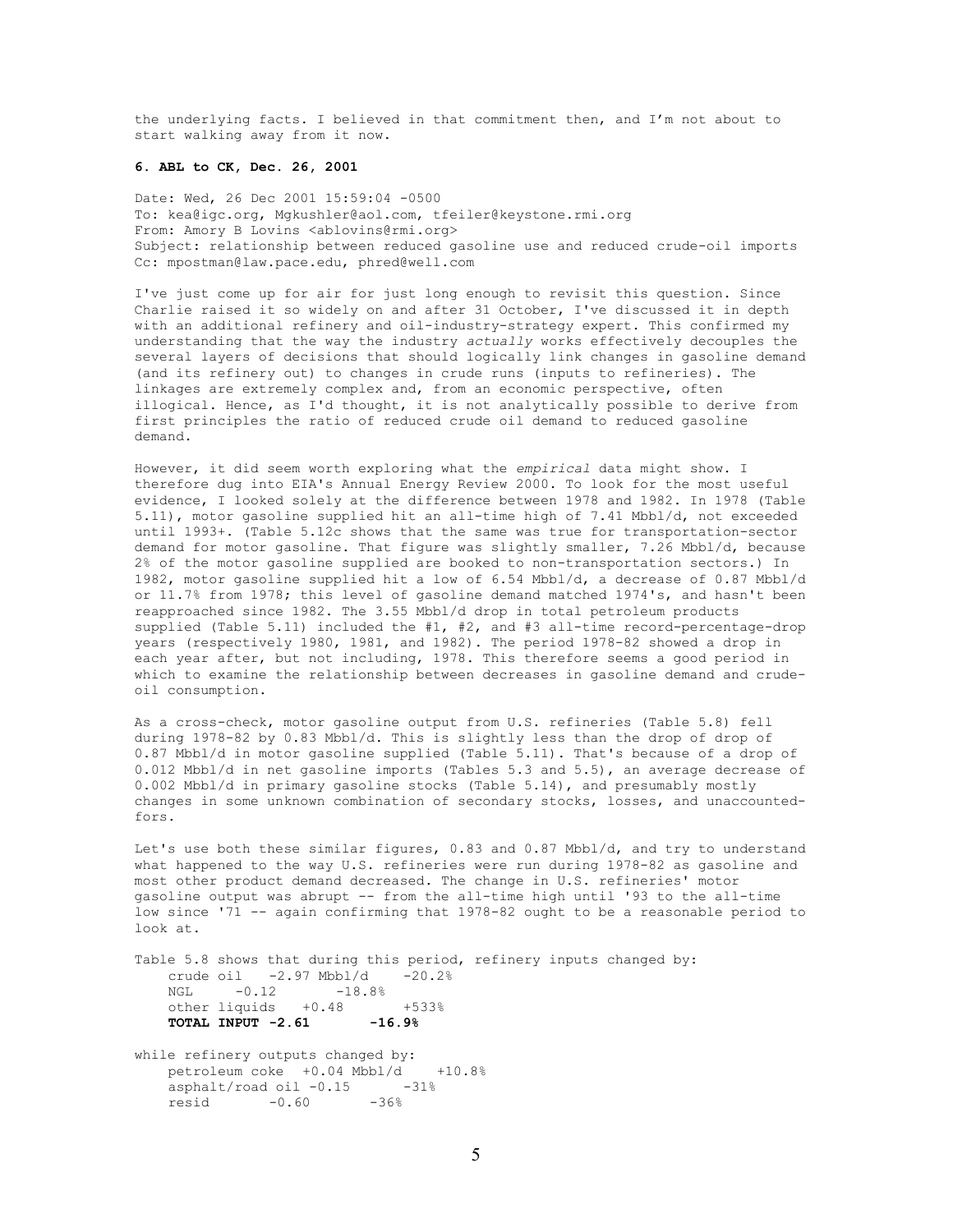distillate fuel  $-0.56$   $-17.7%$ <br>iet fuel  $+0.01$   $+1%$  $jet$   $fuel$   $+0.01$ motor gasoline  $-0.83$   $-11.6%$ LPG  $-0.08$   $-22.9%$ **TOTAL OUTPUT -2.58 -16.2%** still gas  $-0.05$   $-8.3%$ <br>other products  $-0.35$   $-29.4%$ other products -0.35 processing gain +0.03 +6.0%

These changes in inputs and in the output slate suggest several further inferences:

- Reduced inputs are overwhelmingly due to lower crude runs. (However, the mix of crudes may well have changed, and there was also an accounting change in the definition of "other liquids." Before 1981, this term meant unfinished oils [net], hydrogen, and hydrogen not included elsewhere. Starting in 1981, it also included motor gasoline blending components (net), aviation gasoline blending components (net), and alcohol. Table 10.1, using the EIA ARE conversion value of 3.539 MBTU/bbl, shows that U.S. fuel alcohol consumption [essentially all for blending into gasoline] was 0.0054 Mbbl/d in 1981 and 0.0147 Mbbl/d in 1982, both measured in physical volumes of fuel alcohol rather than in any petroleum equivalent; so this is not a significant term. [No data are available before 1981 but the quantity is apparently negligible.] Other blending components may have mattered more: the "other liquids" input did jump up from  $0.09$  Mbbl/d in 1978 and  $0.08$  in 1979-80 to  $0.49$ in 1981 and 0.57 in 1982, suggesting that the change in definition was probably important.)

- Motor gasoline accounted for 45% of output volume in 1978 and 47% in 1982, but for only 32% of the decrease in output during that period. This suggests that refiners, many of whom had captive gasoline distributors, were anxious to hold onto whatever gasoline market share they could and to utilize their costly upgrading capacity as fully as they could.

- The output slate did show bigger percentage decreases for the heavy than the light side, although it's impossible to tell, without very detailed plant-by-plant and crude-by-crude analysis using proprietary data, how much this imbalance was due to relative market prices and how much to operational considerations, such as what cuts would work for each crude within the constraints of each refinery at the time. In general, refinery managers would probably try hardest to hold onto market share for their highest-value (generally lighter) products within the operating constraints imposed by their crude mix, hydrogen availability, and many other plant and market factors.

- Middles such as #2 fuel oil showed less sharp percentage drops than the heaviest products. However, this may have depended on changes in market conditions, such as the pace of roadbuilding and the #6/natural-gas price spread for industrial boiler fuel.

- The nearly flat jet-fuel output, for which product supplied fell by 0.05 Mbbl/d, shows that U.S. refiners might have slightly increased market share, but were not very successful in substituting another relatively light product for the dwindling gasoline output. The 23% drop in LPG output may show the same or may merely reflect market conditions.

- Most importantly, <br/>bold>the ratio of drops in U.S. refineries' crude input to drops in their gasoline output was  $2.97/0.83 = 3.58$ . The ratio of drops in crude input to drops in gasoline supplied was  $2.97/0.87 =$ 3.41. If, hypothetically, we removed a potential distortion in these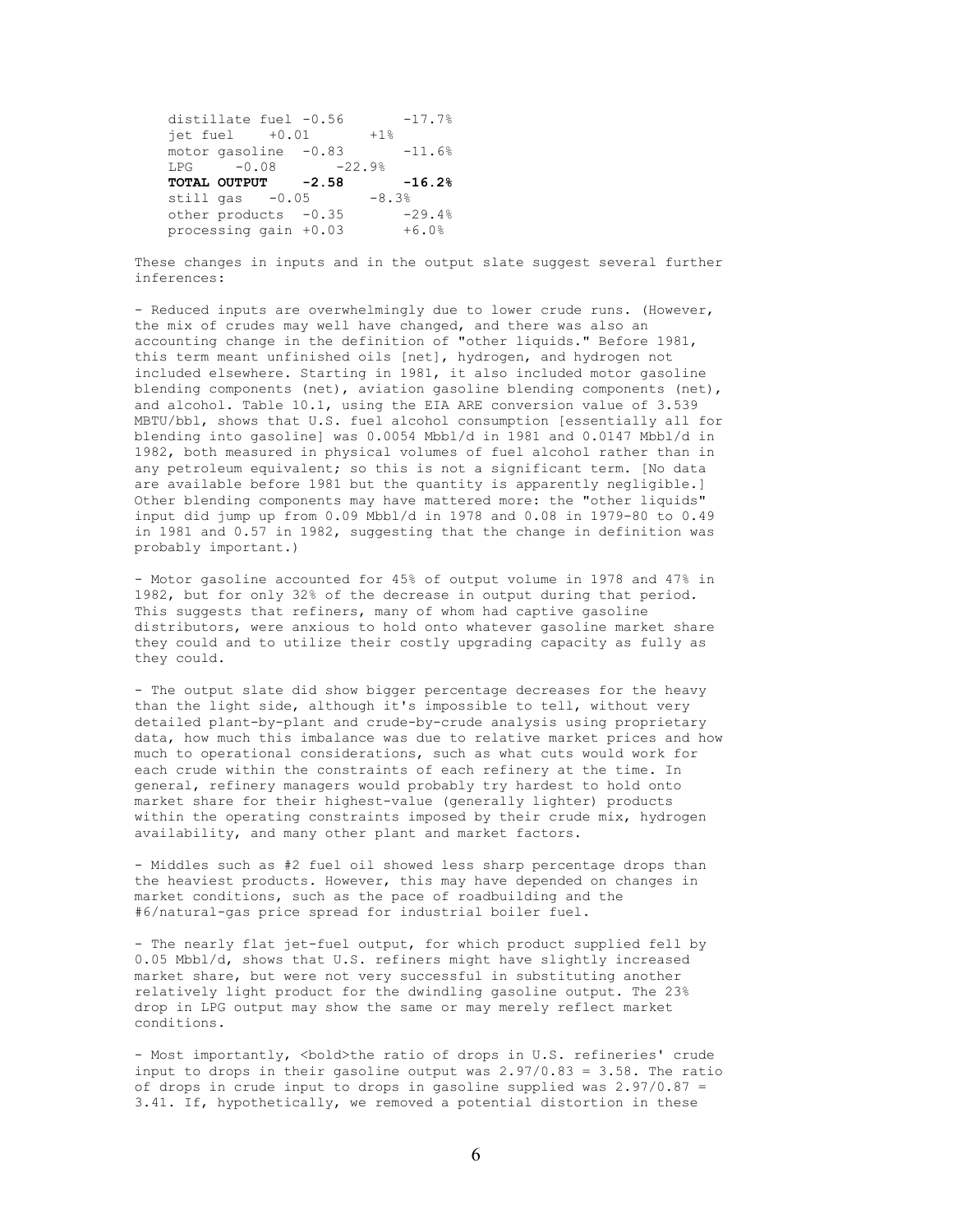ratios by backing out the increase in "other liquids" input by setting its 1982 value equal to its 1978 value, 0.09 Mbbl/d, and reallocated all that volumetric input to crude, then these figures would change to 2.58/(0.83 or 0.87) = 3.11 or 2.97. In any event, these ratios of around 3+ are considerably larger than my ratio of 2.16, which Charlie complained was far too high (he prefers 1.0).</bold> A 1:1 ratio would imply, for example, that the 0.83 Mbbl/d drop in U.S. refineries' gasoline output should have dropped their crude input by only 0.83 Mbbl/d, or 28% of the actual decrease.

Incidentally, there's evidently an accounting difference between the gasoline/crude yield I used, from EIA's 2000 *Petroleum Supply Annual* Table 19, cited in the annotated *Foreign Affairs* article, and the yields implied by Table 5.8. The latter shown as a time-series are:

| EIA AER 2000 Table 5.8 |      |  |  |                                                               |  |  |  |
|------------------------|------|--|--|---------------------------------------------------------------|--|--|--|
| 1973                   | 0.53 |  |  |                                                               |  |  |  |
| 1974                   | 0.52 |  |  |                                                               |  |  |  |
| 1975                   | 0.52 |  |  |                                                               |  |  |  |
| 1976                   | 0.51 |  |  |                                                               |  |  |  |
| 1977                   | 0.48 |  |  |                                                               |  |  |  |
| 1978                   | 0.49 |  |  |                                                               |  |  |  |
| 1979                   | 0.47 |  |  |                                                               |  |  |  |
| 1980                   | 0.48 |  |  |                                                               |  |  |  |
| 1981                   | 0.51 |  |  |                                                               |  |  |  |
| 1982                   | 0.54 |  |  |                                                               |  |  |  |
| 1983                   | 0.54 |  |  |                                                               |  |  |  |
| 1984                   | 0.54 |  |  |                                                               |  |  |  |
| 1985                   | 0.54 |  |  |                                                               |  |  |  |
| 1986                   | 0.53 |  |  |                                                               |  |  |  |
| 1987                   | 0.53 |  |  |                                                               |  |  |  |
| 1988                   | 0.53 |  |  |                                                               |  |  |  |
| 1989-91 0.52           |      |  |  |                                                               |  |  |  |
| 1992                   | 0.53 |  |  |                                                               |  |  |  |
| 1993                   | 0.54 |  |  |                                                               |  |  |  |
| 1994                   | 0.52 |  |  |                                                               |  |  |  |
| 1995-98 0.53           |      |  |  |                                                               |  |  |  |
| 1999                   | 0.54 |  |  |                                                               |  |  |  |
| 2000                   |      |  |  | 0.53 when PSA said 0.462; I haven't gone back for other years |  |  |  |

I haven't bothered to track down the difference in accounting basis, which may have to do with the difference between finished and unfinished motor gasoline output or with the treatment of certain inputs or of processing gain (which is shown as 5.8% in ARE and 6.1% in PSA). However, I don't think this point is important. What's interesting is the big jump in ARE-reported yield, mostly sustained thereafter, during precisely the period we're considering, 1978-82. My inference is that this was related to the increase in "other liquids input" (which by itself could account for two percentage points of the apparent 1978-82 yield increase), to a combination of market and operational conditions, and to the idling of much of the worst, most heavy-side-oriented capacity: Table 5.9 shows a bloodbath in capacity utilization, which fell 20% during that period (22% at the record low in 1981), though not in refinery capacity itself (that drop happened a bit later). These effects are nicely shown in the attached graphs. I haven't researched the exact timing, but do seem to recall that around 1980 is when much of the new hydrogenation capability was coming onstream as refiners sought to shift to the lighter side of the barrel -- just, alas, as gasoline demand was dipping (see upper graph).

Getting back, then, to Charlie's basic point, let me add a couple of concluding observations.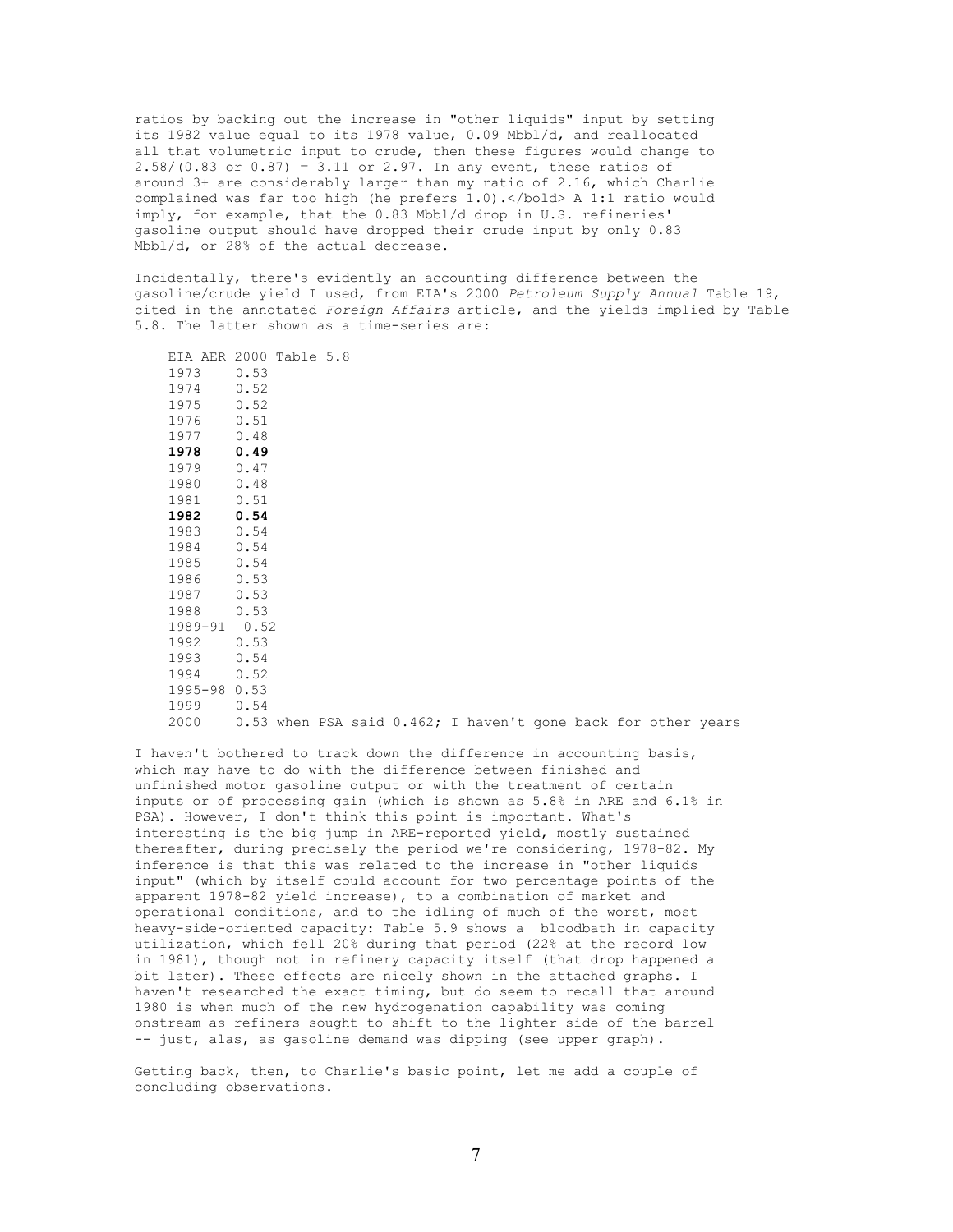1. When Bobby Kennedy was asking me for the numbers he later used in his *NY Times* ANWR op-ed, I did explain repeatedly, probably in more detail than he wanted, why I was using the convention of 1/0.462 = 2.16x leverage from gasoline savings to crude-oil savings and hence to notional crude import reductions: namely, that for modest and relatively short-term changes on the margin, such as he was asking about, it's light-product demand that generally drives crude-import demand. I also consistently explained to him and his staff that one could instead use other conventions, such as 1:1, that would yield different results. I further explained this choice in several places in the heavily annotated Web-posted version of the *Foreign Affairs* article. The original article contained an explicit footnote to the same effect, but the

editor removed it, and allowed me only to make the message implicit at the bottom of p. 83, which says that 292,000 bbl/d of crude, "Once refined,...would yield 156,000" bbl/d of gasoline.

2. In accordance with RMI's usual practice, the *Foreign Affairs* paper had been extensively peer-reviewed in several drafts by experts at many levels (from operational to strategic planning to top management) in several major oil companies, as well as by other energy experts. Nobody but Charlie, before or since publication, has commented on the issue he's raised -- not even Jim Schlesinger, who actually liked the article.

3. More specifically: as far as I know, Charlie is the only person who has objected to the convention I chose whether via private communications to me, a letter to *Foreign Affairs* (the journal has reported none on any topic), or any other forum. This doesn't mean he's wrong, but if matters were so simple, one would have expected drilling proponents to have pounced on it in the hope of discrediting our *FA* article. (The only error I'm aware of so far, just spotted by Joel Swisher, is the possible implication on p. 75 that CAFE was a Carter policy; he strongly supported it and his Administration formulated its implementating regs, but in fact President Ford signed CAFE into law about a month before Carter's term began.)

4. The one, apparently reasonable, set of empirical data I've examined, shown above, doesn't support Charlie's thesis, and indeed suggests that mine might be conservative. If anyone else has contrary findings, let's see 'em.

5. The actual ratio of crude savings to gasoline savings is unknown and probably unknowable. I doubt that Fred Heutte's hope of achieving a rough consensus number, nice though that would be, is realistic: everyone I've asked in the industry about this for the past several years has thrown up his or her hands after a few minutes' thought. The ratio depends on far too many interlinked factors whose relationships are not well characterized and undoubtedly change with time. Moreover, the way refinery managers actually make their slate decisions bears little relation to the strategic interests of their parent firm or to its behavior as inferred by economists.

6. When I eventually get time to finish preparing an updated energy-security factsheet, I'll probably use several conventions so the reader can choose. I'll also try to make some reference to this issue in the [nontechnical] two-part energy-policy piece that Hunter and I have in press at *The American Prospect* (www.prospect.org) -- most likely in its Web version, where notes are permissible. But at this point I continue to believe that the way our *FA* article, and my advice to Bobby, expressed how much gasoline must be saved to reduce crude imports by a given amount is reasonable and requires no correction.

7. In the future I would hope that busy, well-intentioned, and competent friends who are all committed to rigorous analysis and to environmental protection could find better ways to resolve issues privately.

I haven't copied this to eadvocate-l@igc.topica.com because I'm not on that listserv and don't want to be, nor to Ned Ford. Whether anyone else thinks it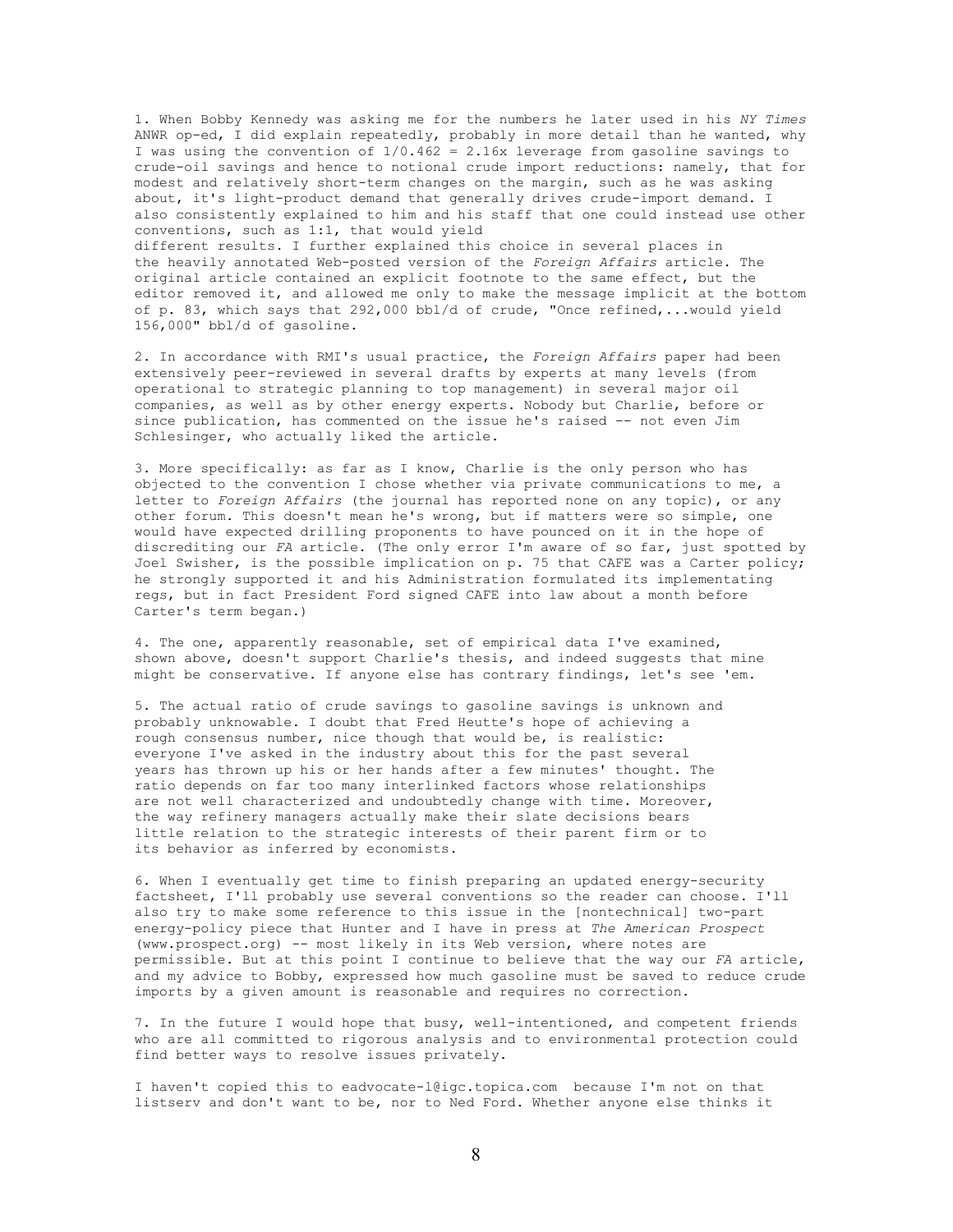appropriate to circulate or post is up to them. Meanwhile, we all have a lot of good work to do.

Best wishes and Happy New Year -- Amory

### **7. CK to ABL, Jan 4 2002**

Date: Fri, 04 Jan 2002 10:19:20 -0500 To: Amory B Lovins <ablovins@rmi.org> From: Charles Komanoff <kea@igc.org> Subject: relationship between gasoline savings and crude-oil savings Cc: mpostman@law.pace.edu

January 4, 2002

Dear Amory --

I want to take an opportunity to discuss with you in private what we have been airing in public. Our partnership has been important, even inspirational, to me over the long period in which we have worked to transform energy policy. As well, the issue we are wrestling with, while focused on a seemingly minor point, has critical implications for the direction of the energy and transportation reform movements.

With both these considerations in mind, I ask you to take a fresh look at your position that gasoline savings "leverage" double or more crude oil savings.

In your 26-Dec-01 e-mail, you argue that, because during a chosen historical period (1978-82), crude inputs to U.S. refineries fell 3.5 times as fast as gasoline outputs, one may infer that, going forward today, a one-unit drop in gasoline usage will bring about a 3.5-fold drop in crude production.

But as you, of all people, know well, the situation in 1978-82 bears no resemblance to the hypothesized present situation in which the only exogenous change in the world is a small (2.7 mpg) boost in average U.S. automobile mileage. In contrast, 1978-82 was a time of deep economic contraction and meteoric increases in actual and anticipated prices of petroleum products. Accordingly, demand for all petroleum products, not just gasoline, plummeted, as end-users eliminated waste, invested in efficiency, switched fuels and/or did without. (Jet fuel was the lone exception, remaining constant.) Most strikingly, as electric utilities substituted coal for oil, petroleum consumption by utilities fell by more than a million barrels a day -- a decline greater in absolute terms than the drop in gasoline consumption.

In short, refiners reduced refinery runs not because crude inputs and gasoline output were locked in an immutable ratio, but because the market for all petroleum products was saturated -- a situation that is irrelevant to the argument you want to make today about the effect of marginal mpg improvements.

Furthermore, the 1978-82 data exercise in your e-mail appears to me to be a textbook case of spurious correlation: imputing a predictive relation between two factors (gasoline output and crude inputs) that are highly correlated only because they are both influenced by the same factors (petroleum prices and economic activity). And I'm equally puzzled by your assertion that the refinery industry is rife with economic illogic. I've always looked upon oil refining as a bastion of rational economic behavior. From that perspective, it seems fantastical that refiners would react to falling gasoline demand by cutting production of all petroleum products rather than varying their output mix -- as they can easily do -- to preserve sales of those products.

None of this would matter much, but for the fact that overselling the effect of mpg improvements, as I believe you are doing, falsely reassures our colleagues and the broader public that no changes are needed in key policy areas such as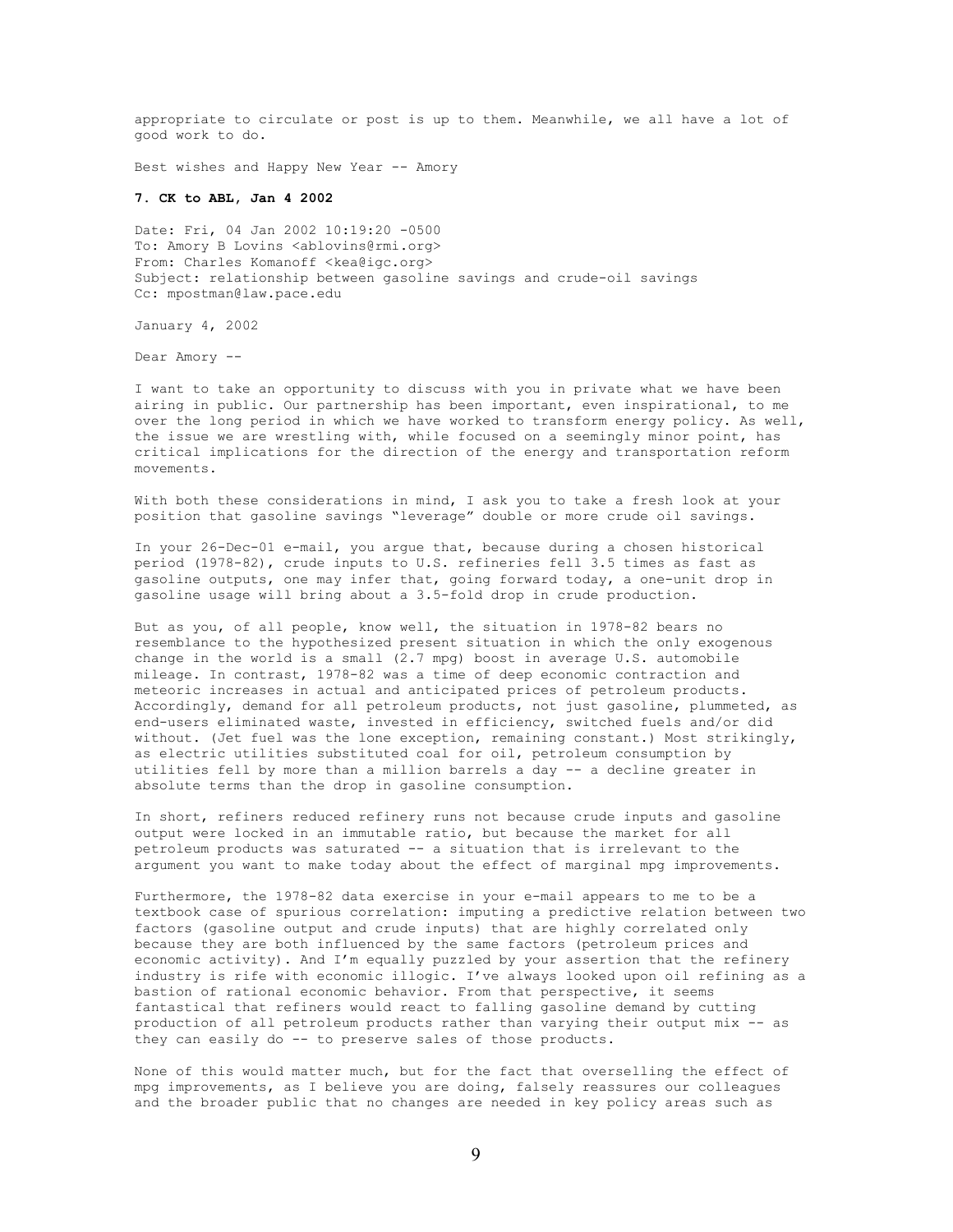fuel taxes, road pricing and land use, or in attitudes about automobility -- just crank gas mileage up a notch or two and watch the oil problem disappear.

Would that adding 2.7 mpg to U.S. automobile mileage actually would displace 2.5- 2.7 million barrels a day of oil imports from the Persian Gulf, as you claimed unequivocally in your piece for www.tompaine.com in October. But as I pointed out in my initial (28-Nov) e-mail, we can't be at all confident of savings much above one million barrels a day, or around 40% of Gulf imports. That means the other 60% must come elsewhere -- from reducing vehicle miles traveled.

Denying this doesn't just obfuscate the problem; it marginalizes the full spectrum of VMT-based solutions -- everything from raising gasoline taxes, charging auto insurance by the mile, and cashing out free parking, to attacking American hyper-mobility head-on -- as I believe many Americans are now ready to do.

I understand that you may not wish to work on these approaches yourself (though, in light of your visionary work on alternatives to four-laning Colorado State Road 82, back in 1989, it would be sensational if you did). But it does no good if, in your zeal to improve automotive efficiency, you claim benefits far greater than can be reasonably supported.

Amory, for the sake of the cause you have served so well, please reconsider your position.

Sincerely,

Charlie

#### **8. ABL to CK Jan 4, 2002 [w some of the CK passages included in ABL's reply]**

Date: Fri, 4 Jan 2002 13:30:22 -0500 To: Charles Komanoff <kea@igc.org> From: Amory B Lovins <ablovins@rmi.org> Subject: Re: relationship between gasoline savings and crude-oil savings

CK: In your 26-Dec-01 e-mail, you argue that, because during a chosen historical period (1978-82), crude inputs to U.S. refineries fell 3.5 times as fast as .<br>qasoline outputs, one may infer that, going forward today, a one-unit drop in gasoline usage will bring about a 3.5-fold drop in crude production.

ABL: One could, but I don't. I think the actual ratio is unknown, unknowable, and variable with time and circumstances. I used the 2000 average yield as the most reasonable placeholder I could come up with.

CK: In short, refiners reduced refinery runs not because crude inputs and gasoline output were locked in an immutable ratio, but because the market for all petroleum products was saturated -- a situation that is irrelevant to the argument you want to make today about the effect of marginal mpg improvements.

ABL: The ratio wouldn't be expected to be immutable. The question is whether it's anywhere near unity, larger, or what in general magnitude.

ABL: I can't imagine an idealized world in which light-vehicle fuel economy improves while nothing else changes. Other things are always changing, whether related or not. Moreover, we both agree, I think, that the first-order effect will be reduce crude-oil demand to some degree, with all the consequent reequilibrations in price, demand, and supply of all the coproducts and competitors.

ABL: As the master of regression analysis untangling complexly interlinked multivariate systems, you are hereby cordially invited to undertake the kind of historic analysis that I lack the time and skill to do! That's the nearest I can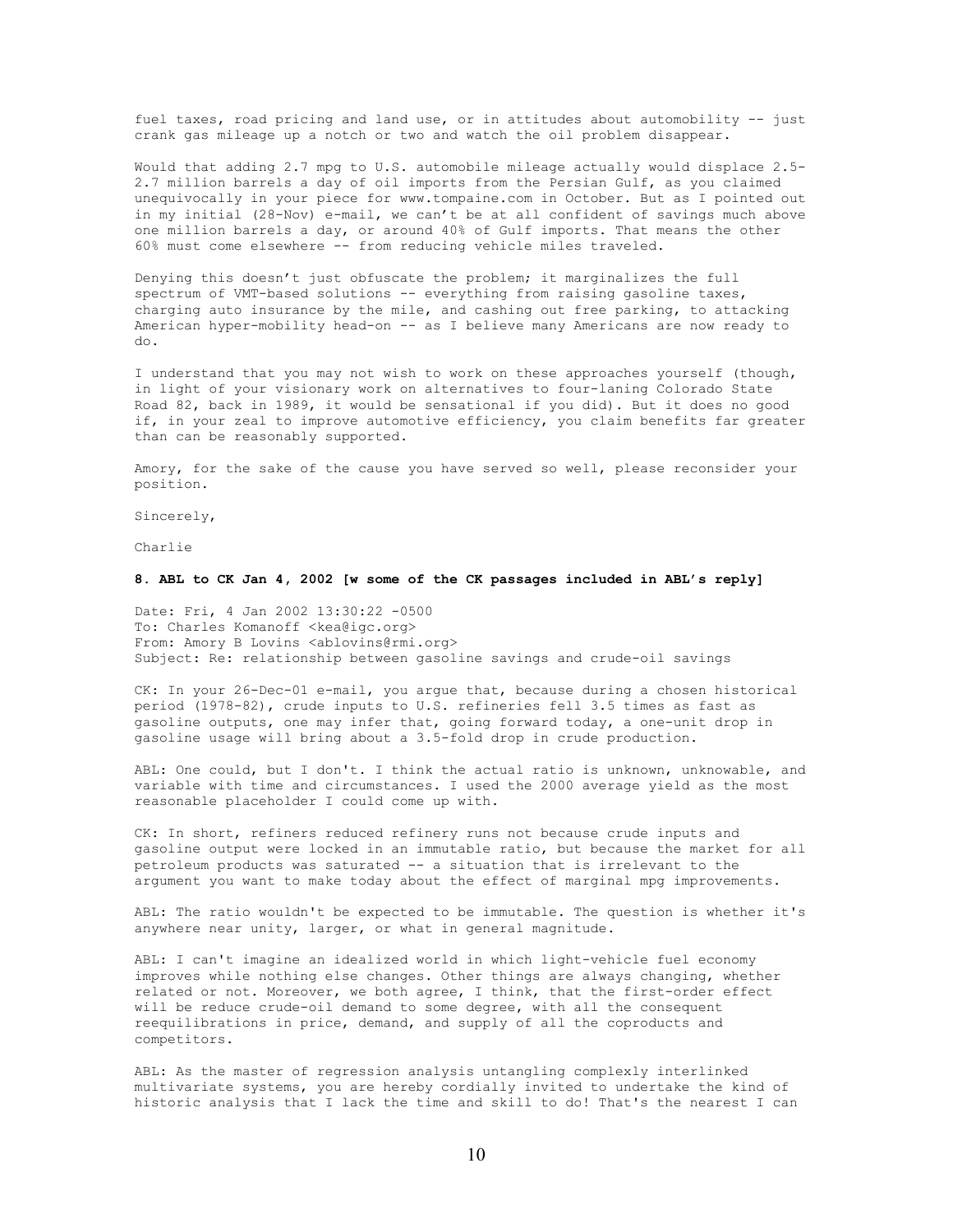come to suggesting any conceivably tractable analytic approach to what should in principle be an empirical question.

CK: Furthermore, the 1978-82 data exercise in your e-mail appears to me to be a textbook case of spurious correlation: imputing a predictive relation between two factors (gasoline output and crude inputs) that are highly correlated only because they are both influenced by the same factors (petroleum prices and economic activity). And I'm equally puzzled by your assertion that the refinery industry is rife with economic illogic. Iíve always looked upon oil refining as a bastion of rational economic behavior. From that perspective, it seems fantastical that refiners would react to falling gasoline demand by cutting production of all petroleum products rather than varying their output mix -- as they can easily do -- to preserve sales of those products.

ABL: It's far more complex than that. But broadly, and simplifying a very complex situation, refinery managers are rewarded both for capacity utilization and for the product of volume times margin across their product slate. They behave as relatively isolated decision-makers, not integrated with any vertically owner's upstream or corporate-wide objectives. They also seldom behave in ways an outside analyst would consider economically optimal. They have personalities as well as business logics.

CK: None of this would matter much, but for the fact that overselling the effect of mpg improvements, as I believe you are doing, falsely reassures our colleagues and the broader public that no changes are needed in key policy areas such as fuel taxes, road pricing and land use, or in attitudes about automobility -- just crank gas mileage up a notch or two and watch the oil problem disappear.

ABL: That's not my belief or objective: see e.g. second half of Ch 2 of NatCap.

CK: Would that adding 2.7 mpg to U.S. automobile mileage actually would displace 2.5-2.7 million barrels a day of oil imports from the Persian Gulf, as you claimed unequivocally in your piece for www.tompaine.com in October.

ABL: Not actually our edit, and I'd hope people would look up the refs/annotations.

CK: But as I pointed out in my initial (28-Nov) e-mail, we can't be at all confident of savings much above one million barrels a day, or around 40% of Gulf imports. That means the other 60% must come elsewhere -- from reducing vehicle miles traveled.

ABL: That's one good possibility. I'm strongly in favor, for example, of not subsidizing and mandating sprawl, so we'll have far less of it, and of having full and fair competition at honest prices between all modes of physical mobility. However, I think setting 1 Mbbl/d or any other upper bound on plausible or with-confidence technical efficiency gains is highly artificial. Especially such a low one! Last I looked, US light vehicles use nearly 10 Mbbl/d of gasoline.

CK: Denying this doesn't just obfuscate the problem; it marginalizes the full spectrum of VMT-based solutions -- everything from raising gasoline taxes, charging auto insurance by the mile, and cashing out free parking, to attacking American hyper-mobility head-on -- as I believe many Americans are now ready to do.

ABL: This perception may originate from Foreign Affairs's severe cuts to that part of our article. It certainly doesn't change my long-expressed beliefs, of which Ch 2 of NatCap, though again severely truncated by my editors, remains a good terse summary.

CK: I understand that you may not wish to work on these approaches yourself (though, in light of your visionary work on alternatives to four-laning Colorado